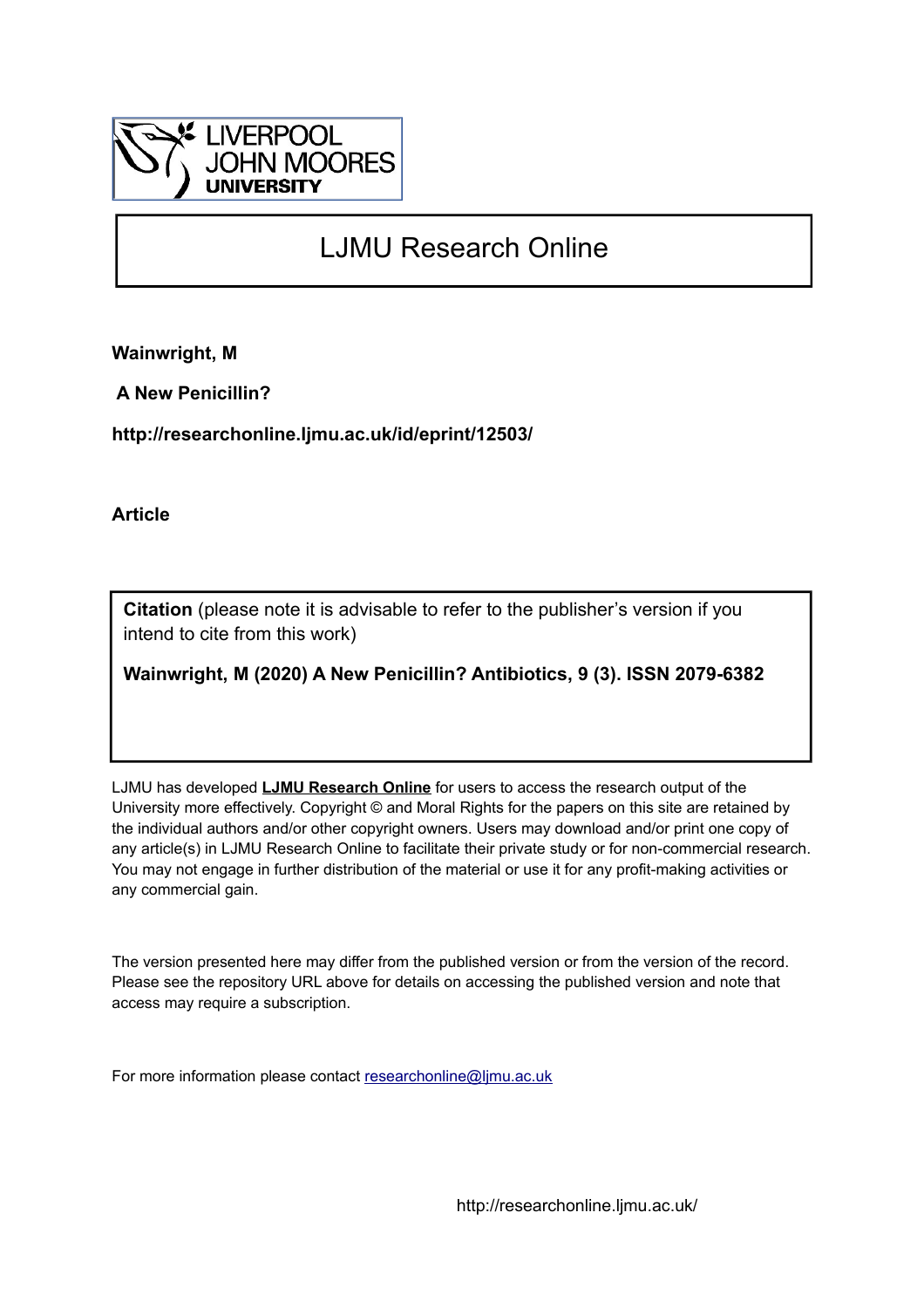



# *Commentary* **A New Penicillin?**

# **Mark Wainwright**

School of Pharmacy & Biomolecular Sciences, Liverpool John Moores University, Byrom Street, Liverpool L3 3AF, UK; mark\_wainwright@hotmail.com

Received: 22 February 2020; Accepted: 6 March 2020; Published: 11 March 2020



**Abstract:** The spectre of antimicrobial resistance looms very large indeed in the 21st century; the supply of efficacious conventional drugs is short and not guaranteed, for various reasons. It is time to look elsewhere for answers and for protocols which might be used in tandem with our diminishing arsenal in order to protect vital drugs. This could bridge the gap before new development in conventional antimicrobial therapy occurs, or might be a longer-term solution, particularly in the area of infectious disease prophylaxis (conventional-sensitive or -resistant). Reliable and safe protocols have been developed for the use of photoantimicrobials in this respect, offering much greater coverage, in terms of the microbial target, than Fleming ever imagined.

**Keywords:** antimicrobial drug resistance; infection control; infectious disease prophylaxis; methylene blue; photoantimicrobial; photodecolonisation

## **1. The Age of Resistance**

Among the furore concerning our problems with increasing antimicrobial resistance (AMR), there is a thread, usually termed 'The rise of the Superbug' or something similar, which appears to be regarded as some sort of highly organised, separatist political movement, rather than the organic expression of evolution that it is. Selective pressure as an evolutionary driver is well understood, so there should be no need to lionise the result.

However, given that microbes capable of dealing with our current antimicrobial armoury with such efficiency exist, what should we do about them? Admittedly, there are initiatives aimed at countering the problem and pronouncements by those governing healthcare, i.e., The Chief Medical Officer and Lord O'Neill in the UK, and the Centers for Disease Control and Prevention (CDC), UN, and WHO on the broader stage [\[1\]](#page-4-0). However, this is recognised as a complex problem requiring much more than scientific endeavours for its solution.

It is established that we should decrease the exposure of the microbiome to antimicrobial drugs by prescribing only when necessary, whether for human or animal diseases, with bad examples including the prescription of antibiotics for viral illnesses and antibiotic use in agricultural growth promotion. Equally, the global distribution of drugs must be addressed so that self-medication via uncontrolled supply might also be stopped.

Clearly, there are difficult – and in some cases, perhaps impossible – tasks to be addressed, but in one area, i.e., the development of new antimicrobial agents, there should be clarity and a concentration of efforts.

When Alexander Fleming made reference to bacterial drug resistance in his Nobel Prize acceptance speech [\[2\]](#page-4-1), he was reporting laboratory and clinical findings, rather than providing the underlying mechanisms, as these were as yet undiscovered. The penicillins in use at the time, V and G, would have presented β-lactamase-type capabilities. In later years, this would include penicillin-binding proteins and extended-spectrum β-lactamases, but each of these mechanisms is successful—as is the case with resistance mechanisms against other conventional antimicrobials—because of the single mode/single site of antimicrobial action approach which has predominated throughout the 'antibiotic era'.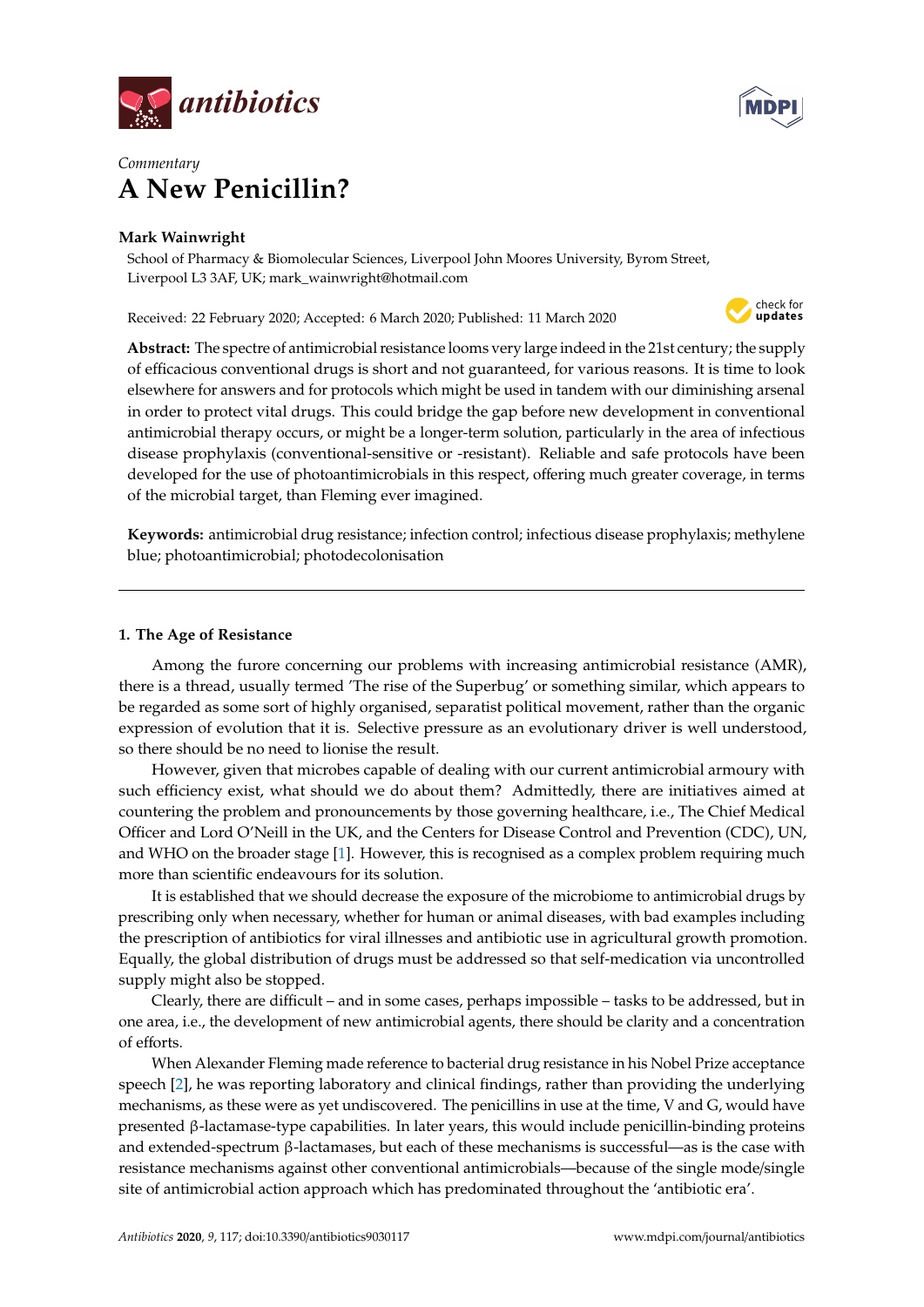#### **2. Fighting Resistance**

The great danger in constructing a response to global drug resistance is that we are attempting to broaden our current antimicrobial arsenal using the same approach, i.e., restricted usage to slow the onset. New biomolecular targets are, of course, desirable, but these are only likely to provide longevity if they offer multiplicity, preferably in both the target site and the mode of attack of the resulting drug candidates. Clearly, this is not a simple or inexpensive undertaking.

However, there is a further point to consider, i.e., is there a general wish to fight the drug-resistance threat scientifically, or rather, merely to discover/develop new antimicrobial drugs of the same type, to be employed in the same way? Most scientific reviews and media coverage seem to imply the latter, with the majority of articles/programmes covering the search for replacement antibiotics, such as teixobactin [\[3\]](#page-4-2), and only a tiny fraction being dedicated to other methods, usually biological, such as vaccination or the use of bacteriophages [\[4\]](#page-4-3). The search for these new replacement agents has the same rationale as that of 70 years earlier, i.e., compounds produced by microorganisms for chemical defence against other microorganisms, only in different areas of the globe, or using alternative culturing methods (e.g., teixobactin). Given that we have been spoiled by the ease with which conventional antimicrobial agents are administered, as well as their general availability, it is unsurprising that maintaining the status quo is so desirable. Antimicrobial stewardship clearly means a departure from this situation, and given support (and cooperation) from all sides, can at least cause some arrest in the development of resistant microbes [\[5\]](#page-4-4).

It is clear that several pharmaceutical houses have withdrawn from the fight, usually citing the enormous costs involved in developing new drugs and the relative paucity of return, which puts greater pressure on those that remain. This should be seen as an opportunity for others (including public funders), but will only be attractive to the commercial sector if the cost basis is made more manageable.

### **3. Alternative Approaches**

However, there are less expensive approaches which would involve agents which are already available and approved by relevant regulatory bodies. The antiseptics, such as the quaternary ammonium compounds (QACs), and related bisbiguanides, such as the chlorhexidine salts, are well known and have been in use since before the Second World War. Similarly, dye-based therapeutics such as the flavines and methylene blue were widely used anti-infectives until the middle of the 20th century.

The modern scientist might consider these compounds to be crude and old fashioned. However, the situation in 21st-century infection control is worsening rapidly, with nightmare figures predicted for the numbers of deaths due to resistant microbial infection (10 million per year by 2050, according to the O'Neill Report). In recent years, there have been various published studies under the heading of 'Old Drugs for New Bugs', which usually show recovered activity, e.g., for tetracyclines, aminoglycosides, etc., against relevant pathogens implicated in AMR as a result of the drugs' original withdrawal implemented several years before. Such studies normally reflect the down-regulation of pertinent resistance mechanisms during the intervening period.

Reintroducing, or rather repurposing, the compounds proposed above would have to involve more selective use. Given that systemic disease cannot be treated with antiseptics due to the fact that the internal concentrations required would be too high, and thus toxic for human or animal use, localised disease offers a more suitable and achievable goal. This may seem to be something of an underachievement, but provided at the right time and employed in the right way, this method may be a life-saver. This is particularly relevant with the dyes noted above, when they are used in conjunction with light activation, causing the production of reactive oxygen species (ROS) in situ.

A useful example here would be that of suspected bacterial tonsillitis. Typically, this would be treated with a short course of amoxicillin, which might or might not work, depending on the resistance profile of the (presumed) causative bacteria. Since the antibacterial formulation is orally administered, much of the flora of the alimentary canal will thus be provided with a dose sufficient to kill a fraction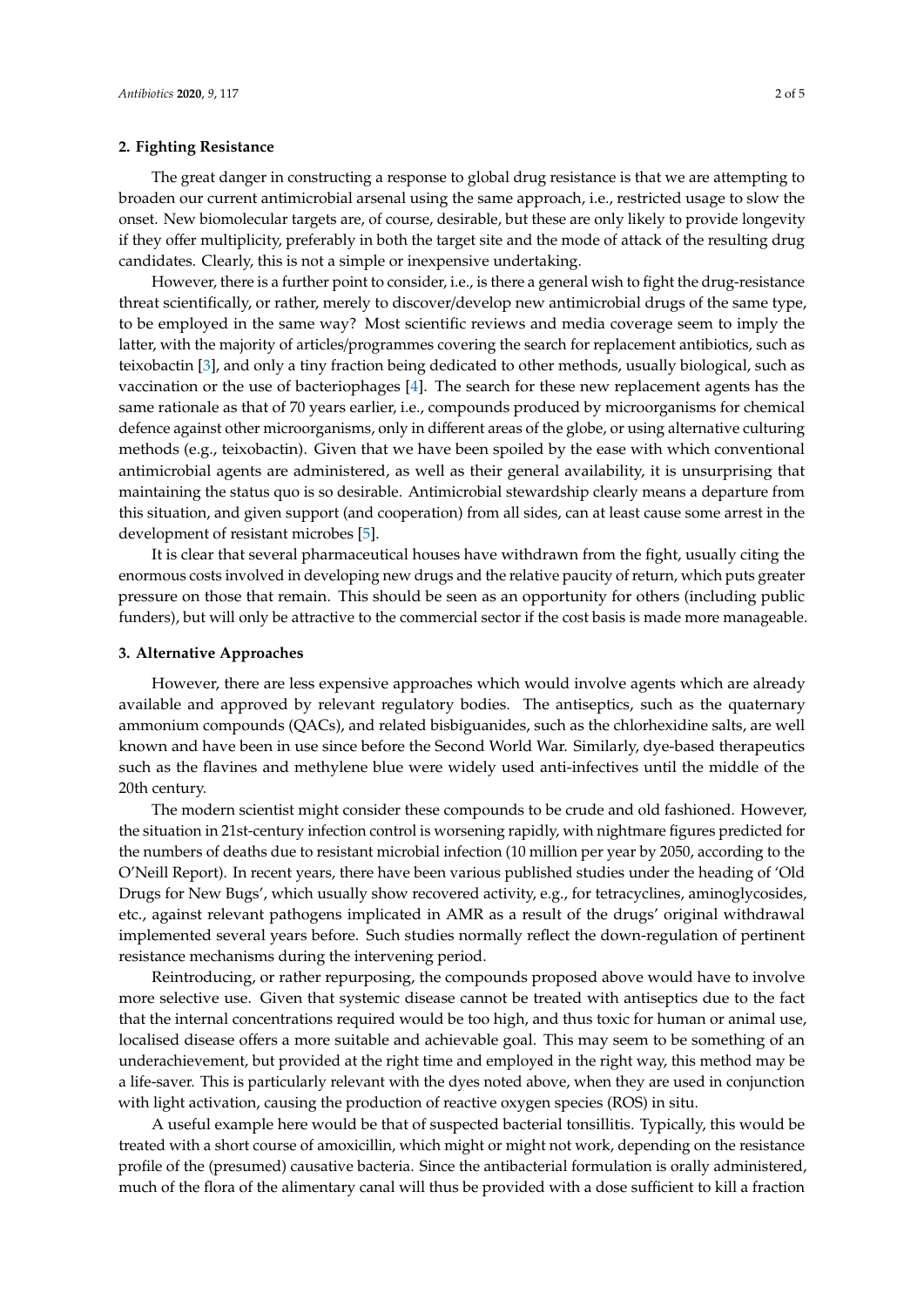of the susceptible population, leaving the resistant cohort unharmed and ready to take over the space thus liberated. This selective pressure obviously increases the resistant population, but the resulting physical spread of 'new' bacteria into areas normally occupied by commensals can also lead to illness due to the toxins they release. An extreme instance of this is *Clostridioides di*ffi*cile*-associated diarrhoea, a manifestation of bacterial overgrowth in the colon following extended broad-spectrum antibacterial use [\[6\]](#page-4-5). Such an outcome would be unusual following straightforward tonsillitis treatment, but upset stomachs caused by a similar mechanism, particularly in juvenile patients, are not.

Given that the intended infection in tonsillitis is localised to the oropharynx, spreading the dose of the antibacterial throughout the body like this may seem somewhat contradictory, but this has been the standard therapy for around 80 years.

There is a further problem with this approach in that most conventional antibacterial drugs act against growing and dividing cells, rather than the resting/quiescent population, which means that killing or inactivating sufficient numbers may require a period of time, rather than being immediate. Similarly, small populations of persister cells also exist in each new generation which are resistant to conventional drugs [\[7\]](#page-4-6).

Conversely, the direct application of antiseptics to the oropharynx, as a spray, gargle, or lozenge, locally kills bacteria directly, with little or no effect on the remaining microbiome. This approach could employ either conventional antiseptics, such as benzalkonium chloride or chlorhexidine digluconate, which are employed at high concentrations and act principally via membrane and enzyme disruption [\[8\]](#page-5-0), or a photosensitiser, such as methylene blue, activated by red light.

#### *3.1. Photoantimicrobials*

Of the two methods, the use of conventional antiseptics appears to offer a less complicated route, requiring no light activation. However, the production of ROS by photosensitisers offers a more efficient, rapid, and broad-spectrum kill at much lower concentrations. This is also important with respect to the pathogen class, as detailed below. Given the nonspecific modes of action entailed, both conventional antiseptics and photoantimicrobials will, of course, also inactivate viruses and yeasts, unlike conventional antibacterial drugs.

Consequently, this direct approach offers a rapid solution to bacterial or viral tonsillitis which neither uses valuable conventional antibacterial drugs nor adds to the selective pressure for resistance development among the microbiota normally associated with conventional therapy.

For a relatively simple disease presentation, such as tonsillitis, there should be little reason against a proper introduction of this approach. The arguments against the utilisation of photosensitisers usually involve facts, e.g., that methylene blue is a coloured, staining material and it requires light activation for significant antimicrobial effects to be achieved. This is insurmountable, i.e., tissue staining is transient and the application of light to the back of the throat is no more invasive than a routine dental examination. However, it is fair to say that the employment of photoantimicrobials would represent a considerable change in anti-infective practice. The question remains whether those involved in delivery can be persuaded to make the change in view of the advantages over the conventional therapy outlined above.

Tonsillitis is normally a simple, self-limiting illness, but it can progress to much more serious conditions, such as pneumonia, meningitis, and septicaemia [\[9\]](#page-5-1). Obviously, the clearance of bacterial infection at the stage of tonsillitis (or otitis media, laryngitis, etc.) is preferable, as opposed to dealing with a life-threatening disseminated disease. However, a failing battery of conventional antibacterial drugs means that such progressions will become more common, and the possibility of replacing conventional therapy at this stage with one which neither suffers from nor leads to resistance should thus be attractive.

The use of a photoantimicrobial approach for transmission inhibition is similarly attractive. Methylene blue has been in use for methicillin-resistant *Staphylococcus aureus* (MRSA) photodecolonisation for around a decade in Vancouver [\[10\]](#page-5-2) where elective patients are routinely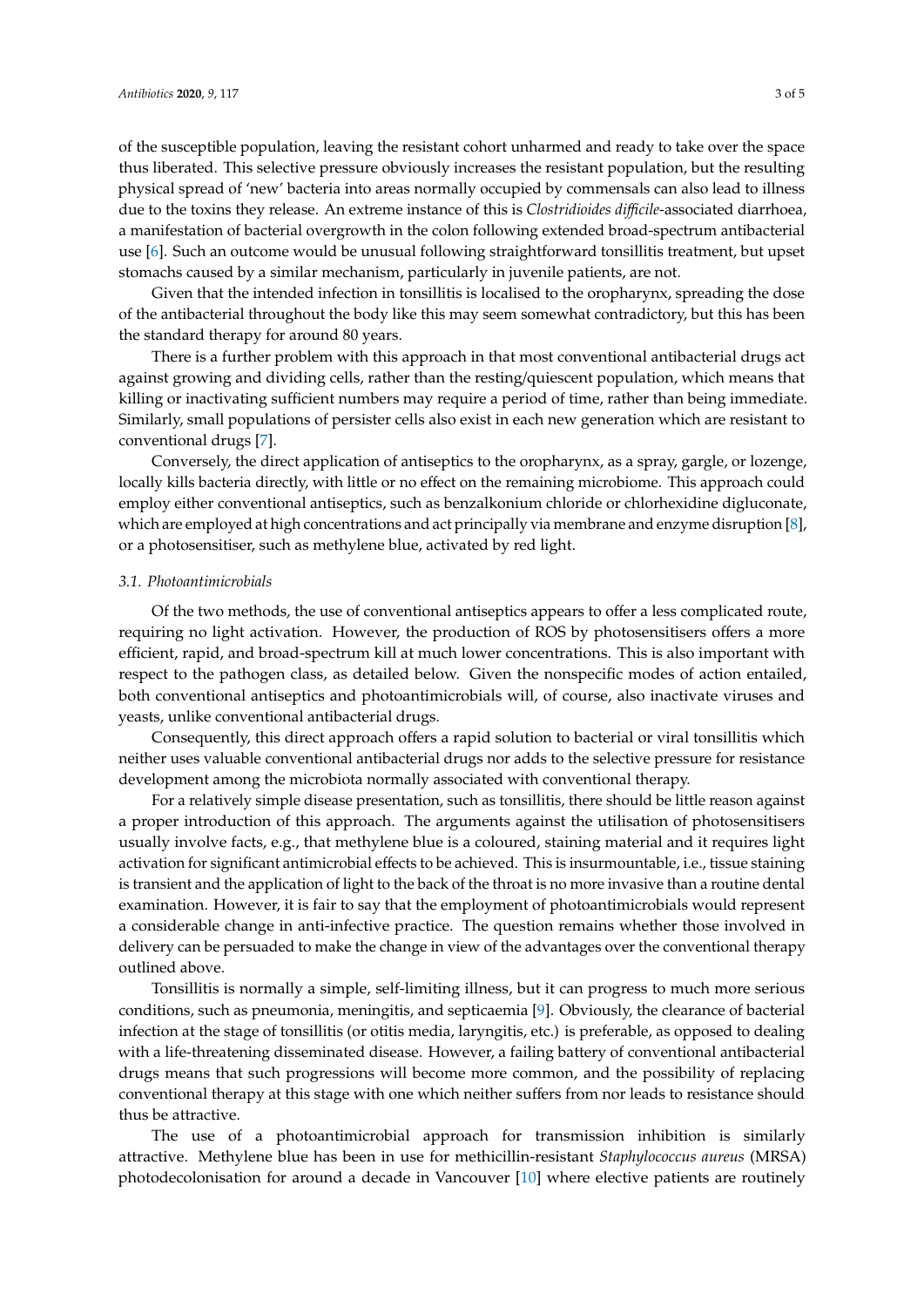treated with a local application (methylene blue + red light) to the nostrils, with impressive subsequent decreases in postoperative MRSA infections. Such an approach could be used prophylactically to avoid the spread of infection among close communities (student accommodation, military establishments, and prisons), and has considerable potential against both viral ('flu, coronavirus (COVID)) and bacterial (meningitis) outbreaks.

#### *3.2. 'Acceptable' Alternatives?*

Given that dye-based therapeutics were established before the First World War, QACs in the 1930s and photoantimicrobials a quarter of a century ago, it must be asked why these approaches are not currently employed more directly in infection control protocols. It is clear that they are not really being considered for future mainstream use, at least in affluent regions, since they are never mentioned as part of the group of 'alternative' approaches to fighting AMR which is now sometimes listed in government/Non-Government Organisation sources. However, since this listing is very new in such documents, perhaps it reflects a grudging admission that there is any option at all outside the conventional route. Since the alternatives usually given are biologicals, i.e., vaccines and phage therapy, this hardly constitutes scientific adventure, and may, in any case, be too specific for the general, broad-spectrum coverage of infectious disease which will be required.

#### **4. A New 'Penicillin'?**

The irony of the current situation regarding the non-uptake—indeed, the non-consideration—of photoantimicrobials is, of course, lost on the huge majority of the population. This is perhaps unavoidable, given the continuing pre-eminence of the penicillin myth in popular culture and, by extension, the unassailable position of 'antibiotics' in modern infection control. Particularly with cationic photosensitisers, a truly antimicrobial capability in the face of a rapidly elevating resistance crisis is available. Descendants of Fleming's mould broth, such as the 21st -century carbapenems, are now routinely nullified by resistance mechanisms developed as a result of  $\beta$ -lactam prophylaxis, or other misuse. Not only does cationic methylene blue kill bacteria which expresses carbapenemase capability (of any type), but it may also be used prophylactically against colonisation by such bacteria without promoting resistance development. Furthermore, protection against viral infection in this way would also both nullify rapid viral mutation rates, as seen, e.g., with COVID-19, and maintain efficacy regardless of strain and antigenic shift/drift such as between serotypes in influenza.

**Funding:** This research received no external funding.

**Conflicts of Interest:** The author declares no conflict of interest.

#### **References**

- <span id="page-4-0"></span>1. Horton, R. AMR – the end of modern medicine? *Lancet* **2019**, *393*, 624. [\[CrossRef\]](http://dx.doi.org/10.1016/S0140-6736(19)30367-8)
- <span id="page-4-1"></span>2. Fleming, A. Nobel Prize Lecture, December 11th 1945. Available online: https://[www.nobelprize.org](https://www.nobelprize.org/prizes/medicine/1945/fleming/lecture/)/prizes/ [medicine](https://www.nobelprize.org/prizes/medicine/1945/fleming/lecture/)/1945/fleming/lecture/ (accessed on 10 January 2020).
- <span id="page-4-2"></span>3. McCarthy, M.W. Teixobactin: A novel anti-infective agent. *Exp. Rev. Anti-Infect. Ther.* **2019**, *17*, 1–3. [\[CrossRef\]](http://dx.doi.org/10.1080/14787210.2019.1550357) [\[PubMed\]](http://www.ncbi.nlm.nih.gov/pubmed/30449226)
- <span id="page-4-3"></span>4. Baker, S.J.; Payne, D.J.; Rappuoli, R.; De Gregorio, E.D. Technologies to address antimicrobial resistance. *PNAS* **2018**, *115*, 12887–12895. [\[CrossRef\]](http://dx.doi.org/10.1073/pnas.1717160115) [\[PubMed\]](http://www.ncbi.nlm.nih.gov/pubmed/30559181)
- <span id="page-4-4"></span>5. Dyar, O.J.; Huttner, B.; Schouten, J.; Pulcini, C. What is antimicrobial stewardship? *Clin. Microbiol. Infect.* **2017**, *23*, 793–798. [\[CrossRef\]](http://dx.doi.org/10.1016/j.cmi.2017.08.026) [\[PubMed\]](http://www.ncbi.nlm.nih.gov/pubmed/28882725)
- <span id="page-4-5"></span>6. Garg, S.; Mirza, Y.R.; Girotra, M.; Kumar, V.; Yoselevitz, S.; Segon, A.; Dutta, S.K. Epidemiology of *Clostridium di*ffi*cile*-associated disease (CDAD): A shift from hospital-acquired infection to long-term care facility-based infection. *Dig. Dis. Sci.* **2013**, *58*, 3407–3412. [\[CrossRef\]](http://dx.doi.org/10.1007/s10620-013-2848-x) [\[PubMed\]](http://www.ncbi.nlm.nih.gov/pubmed/24154638)
- <span id="page-4-6"></span>7. Wozniak, A.; Grinholc, M. Combined Antimicrobial Activity of Photodynamic Inactivation and Antimicrobials–State of the Art. *Front. Microbiol.* **2018**, *9*, 930. [\[CrossRef\]](http://dx.doi.org/10.3389/fmicb.2018.00930) [\[PubMed\]](http://www.ncbi.nlm.nih.gov/pubmed/29867839)